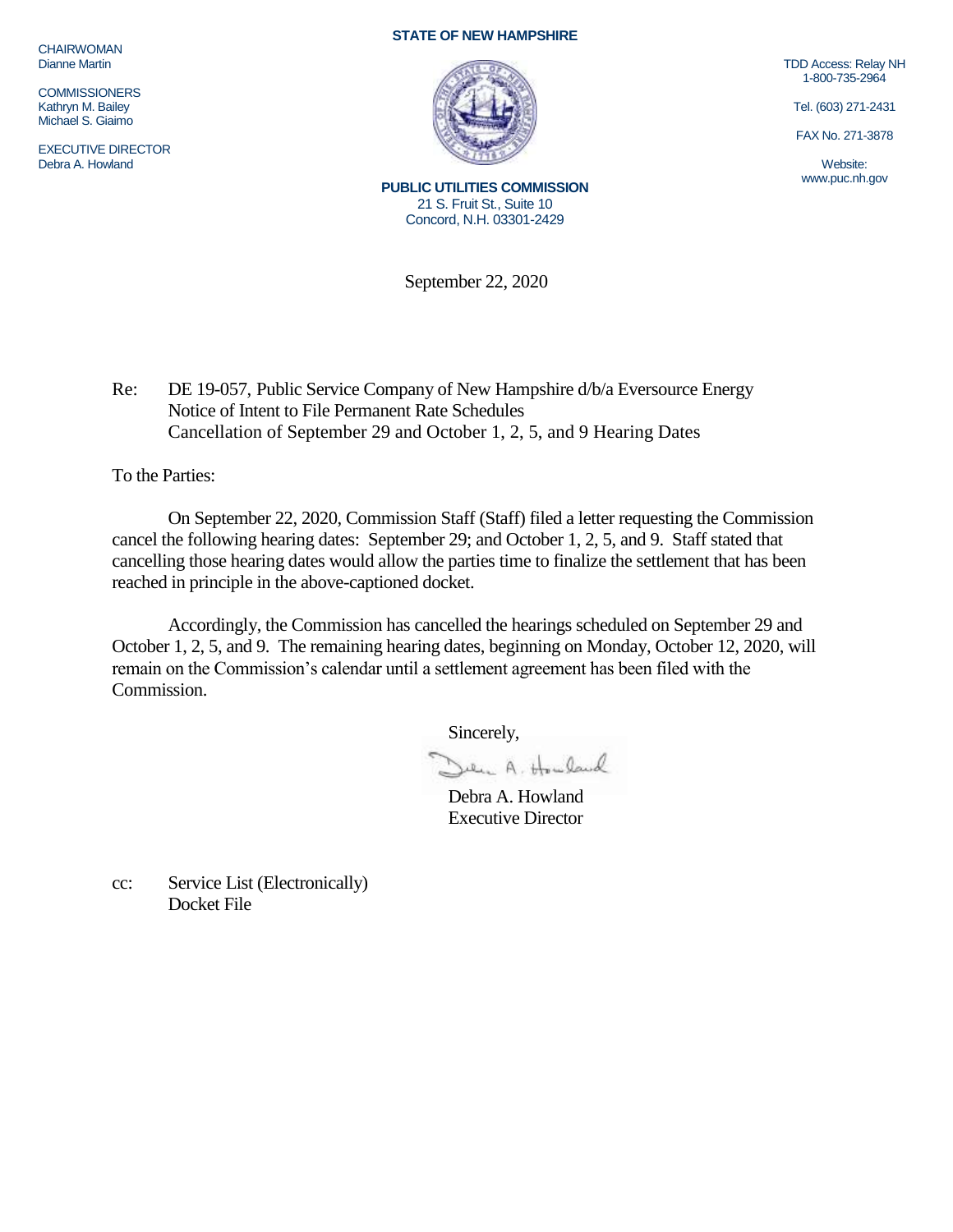Service List - Docket Related Docket#: 19-057 Printed: 9/22/2020 Email Addresses

ExecutiveDirector@puc.nh.gov palvarez@wiredgroup.net suzanne.amidon@puc.nh.gov robert.bersak@eversource.com mbirchard@keyesfox.com aboyd@acadiacenter.org brianna@cleanenergynh.org james.brennan@oca.nh.gov kelly@cleanenergynh.org brian.buckley@puc.nh.gov rburke@nhla.org richard.chagnon@puc.nh.gov pradip.chattopadhyay@oca.nh.gov jessica.chiavara@eversource.com john@johncoffman.net roger@fsconline.com kristi.davie@eversource.com johndefever@yahoo.com kurt.demmer@puc.nh.gov allen.desbiens@eversource.com paul.dexter@puc.nh.gov troy.dixon@eversource.com jdonahue@preti.com pearl.donohoo-vallett@brattle.com jay.dudley@puc.nh.gov Stephen.Eckberg@puc.nh.gov eemerson@primmer.com matthew.fossum@eversource.com tom.frantz@puc.nh.gov mhorne@hcc-law.com tklaes@blueridgecs.com donald.kreis@oca.nh.gov erica.menard@eversource.com tmlarkinassociates@gmail.com madeleine@cleanenergynh.org karen.moran@puc.nh.gov scott@sjmuellerlaw.com dmullinax@blueridgecs.com rnelson@strategen.com elizabeth.nixon@puc.nh.gov amanda.noonan@puc.nh.gov ocalitigation@oca.nh.gov rebecca.ohler@des.nh.gov rorie.patterson@puc.nh.gov